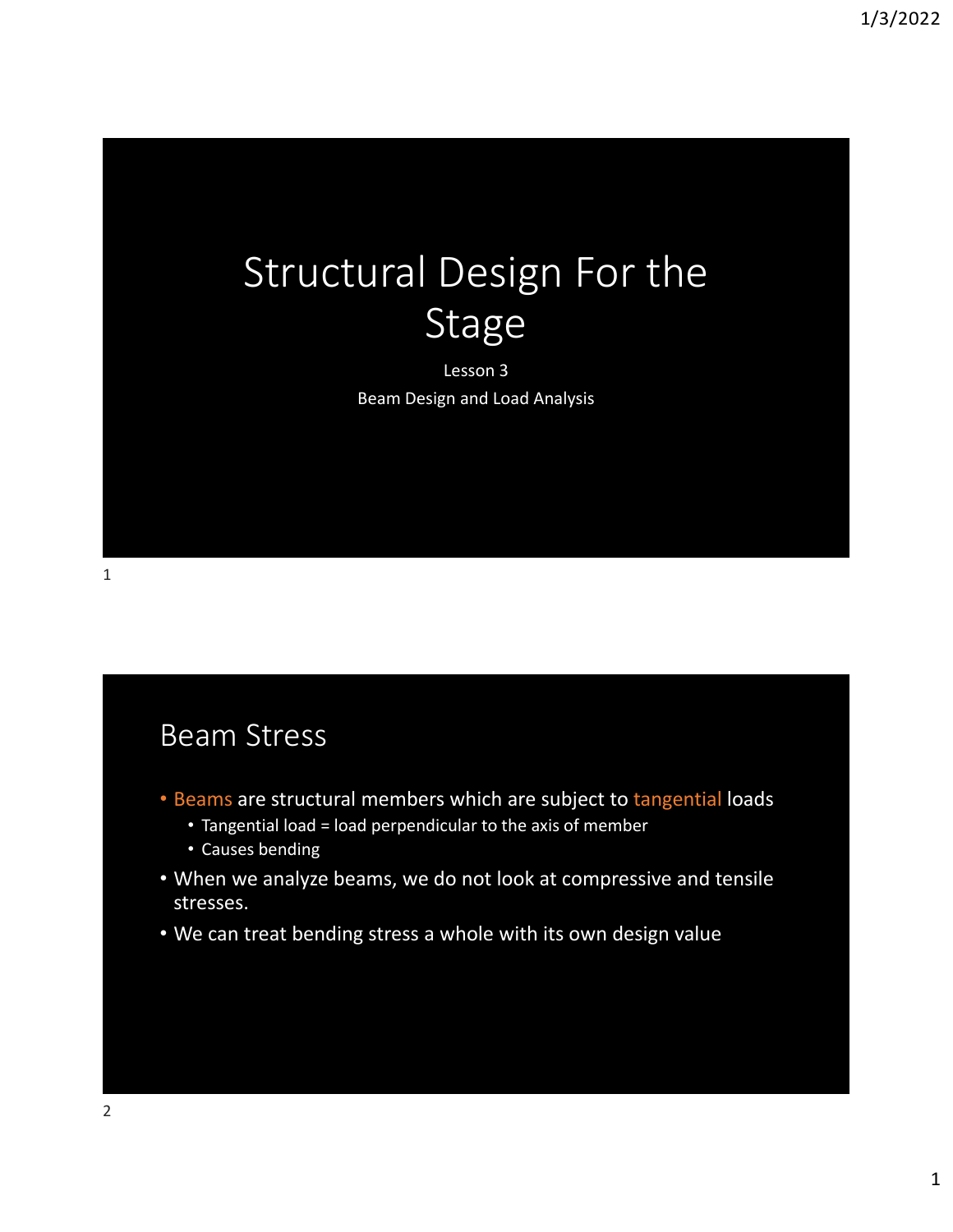### Beams

- Beams fail in three ways:
	- Bending
	- Horizontal shear
	- Vertical shear

#### Beams

- Bending failure:
	- The fibers of the beam literally pull apart.
	- Beam failure is likely due to long spans
- The orientation of the board affects its resistance to stress
	- A 2x4 oriented on edge will resist bending better than an 2x4 lain flat.

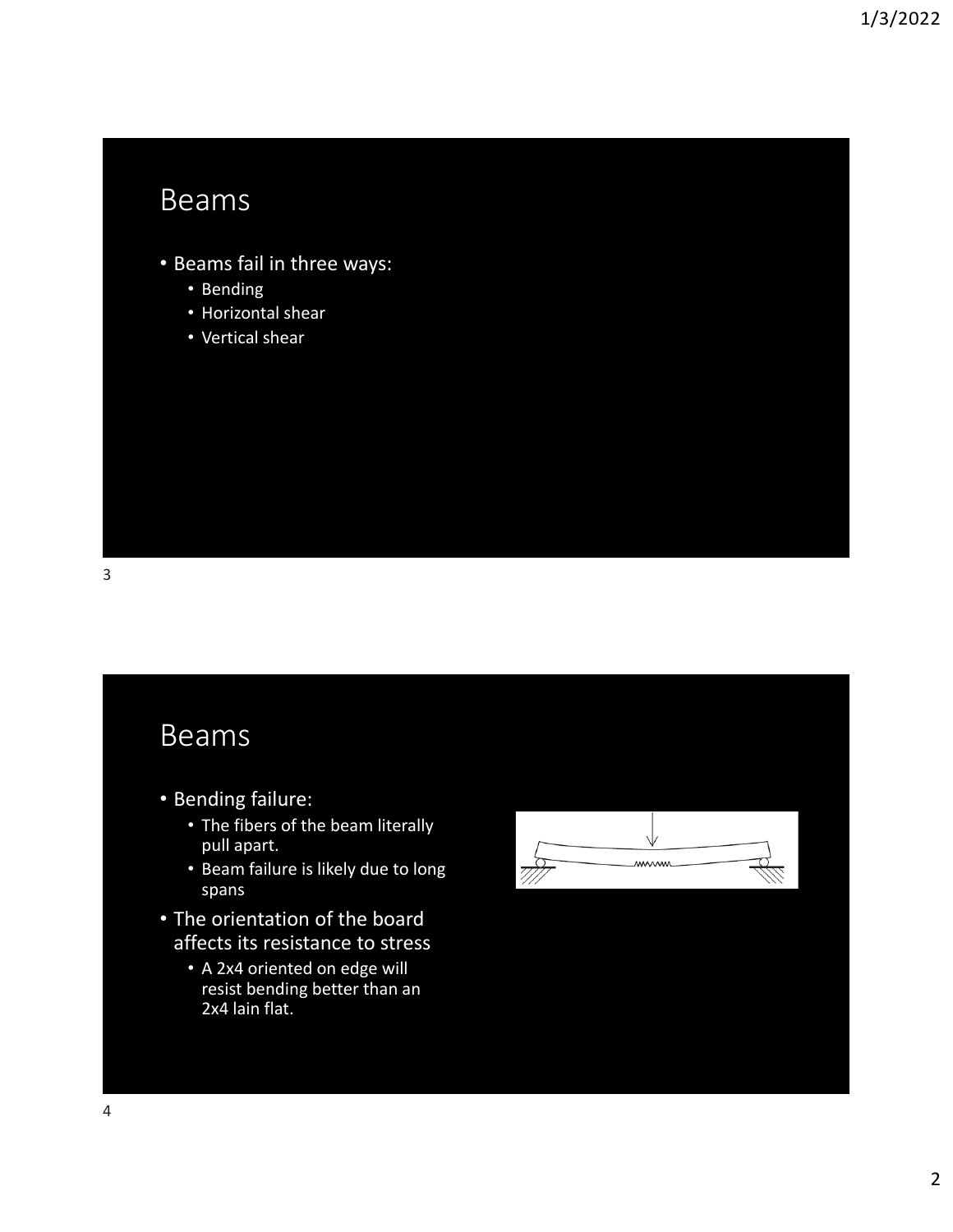### Beams

- Horizontal shear
	- When top and bottom fibers slide past each other in the middle of the beam's cross section.
	- Short beams are more likely to fail due to horizontal shear
	- For solid shapes, horizontal shear is not dependent on shape.
	- Failure to horizontal shear would be a crack in the middle of the beam, often following the grain of the lumber



#### Beams

- Vertical Shear:
	- In this mode, the beam looks to be sliced cleanly through.
	- The slice typically is close to a support.
	- For this failure mode, extreme loading conditions must be present.

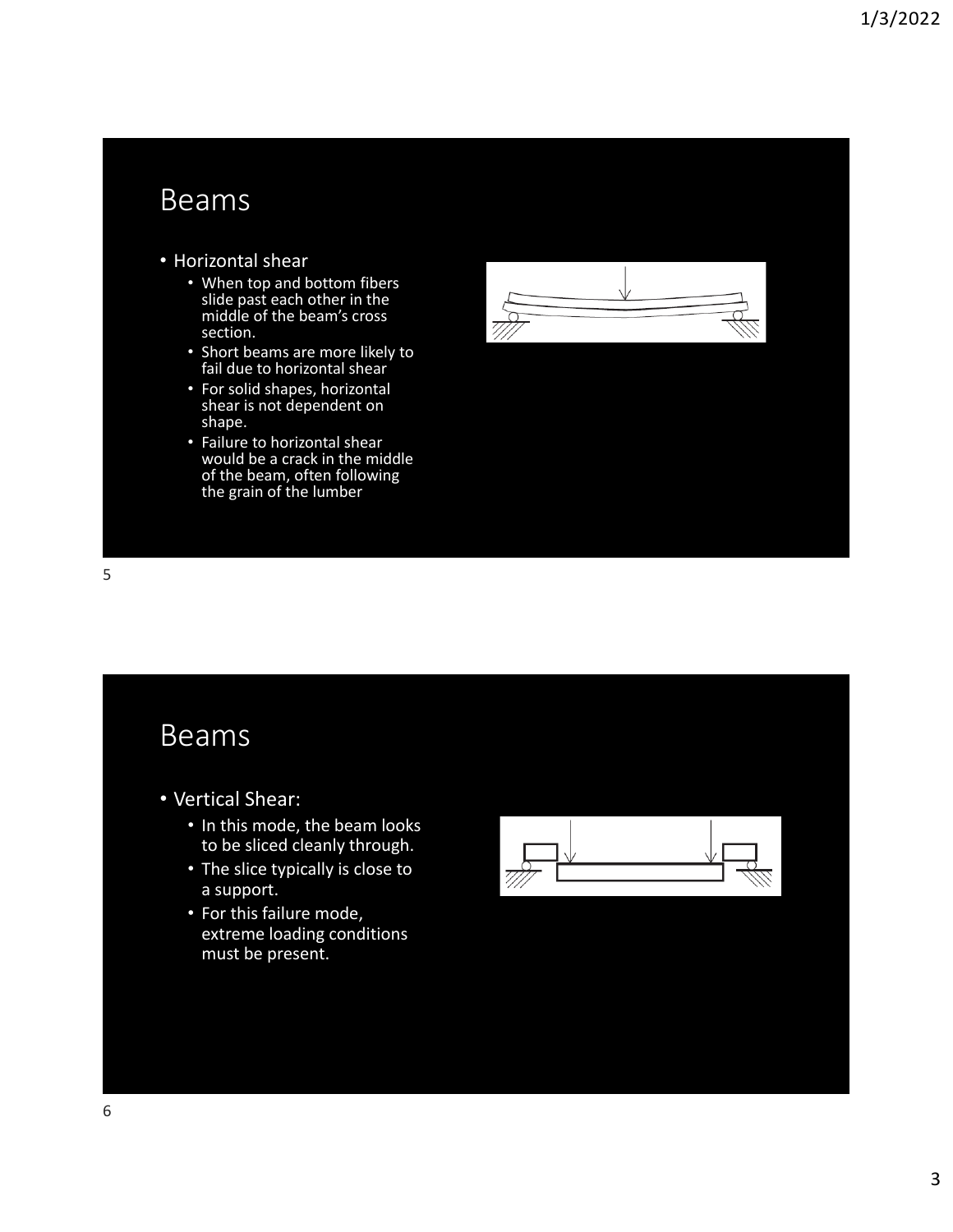# Beam Connections

- We define fixity of a beam's connections as how it will respond to a load
- A beam resting on top of a wall will flex differently than a beam whose ends are embedded in concrete for example.
- Engineers call these pinned and fixed connections.



Beam Connections

- A Pinned connection resists one force with one direction and sense.
	- In theory, it offers no resistance to rotational movement.
- A Fixed connection supports a force in any direction and sense.
	- In theory, it offers complete resistance to any movement because its ends cannot move

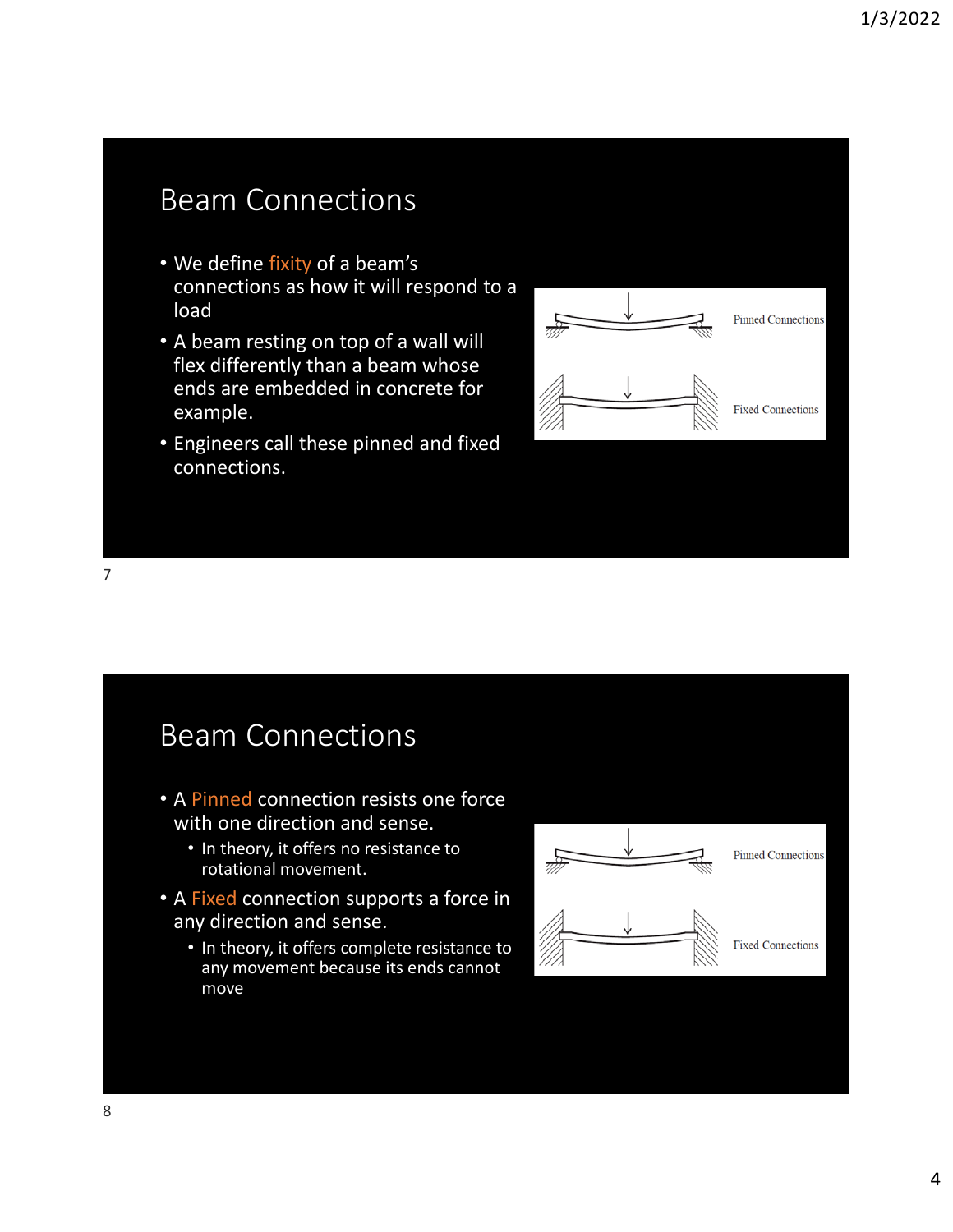### Beam Connections

- How we approach designing a beam depends upon its fixity
- In reality, most connections are between these two conditions.
	- A leg bolted to a platform will offer some resistance to rotation, but not the equivalent to a fixed connection.
- To simplify our calculations, most connections we will do are anayized as if fixed or pinned to make the calculations easier.
- For theatre, most of our connections are pinned, and we will learn how to calculate on pinned connections.
- Pinned calculations will be conservative—the reality is our fixity will be stronger when bolted than we calculate

### Types of Beams

- There are five types of beams used in theatrical design.
- We define type type by the pattern of supports and connections between the beam and supports.

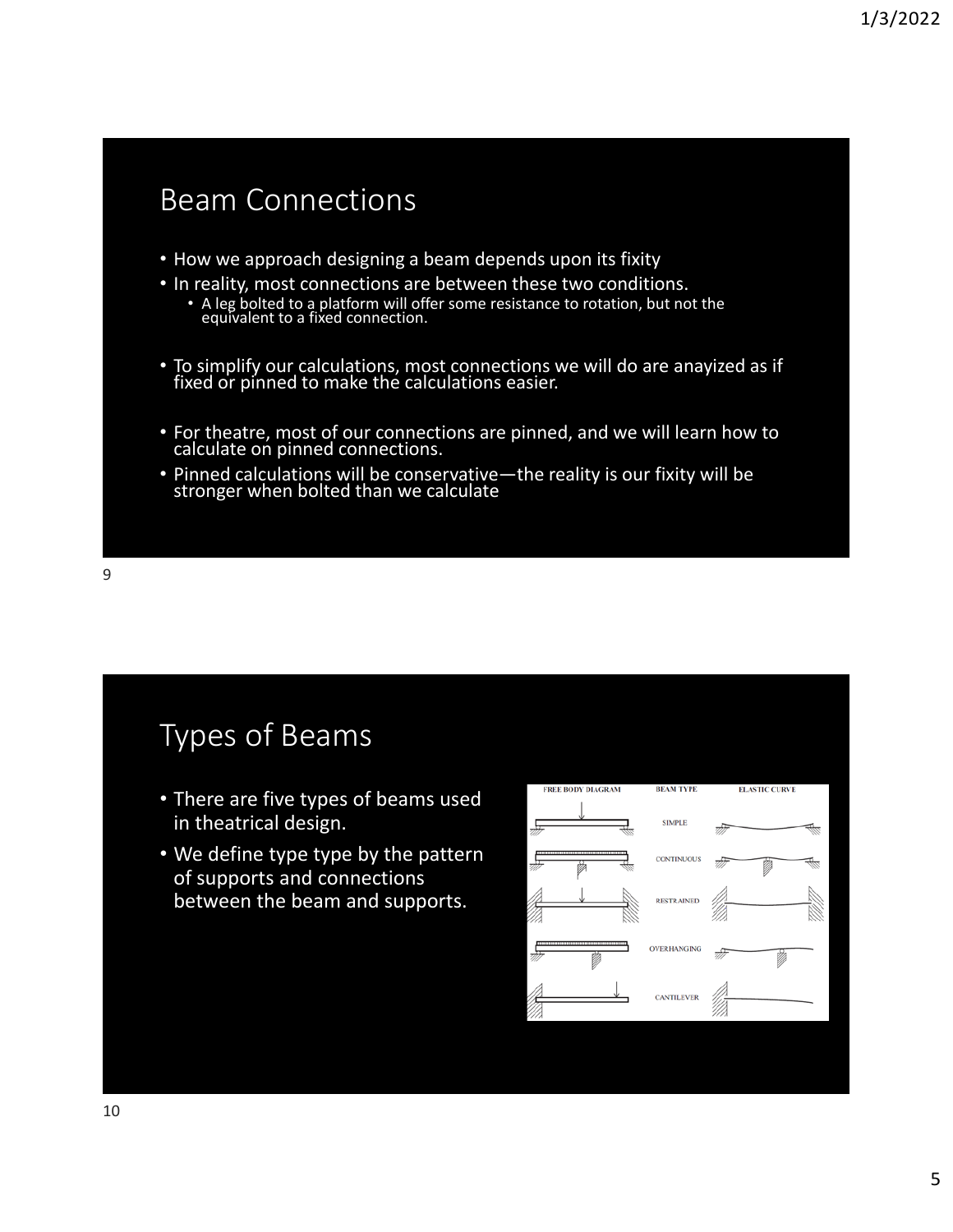# Types of Beams

- A simple beam is the most common type of beam. Supported at both ends by a pinned connection.
- A continuous beam is a beam with three or more supports.
- A restrained beam is a beam supported at both ends with fixed connections.
	- Uncommon in scenery but common in theatre rigging systems



Types of Beams

- An overhanging beam has pinned connections and one end overhanging a support.
	- A double overhanging beam is a special case in which both ends overhang the supports.
- A cantilever beam has only one fixed<br>
support and is distinctly different from an overhanging beam
- Real world beam configurations are combinations of these five types.
	- A pipe batten is a continuous bema with a double overhang.

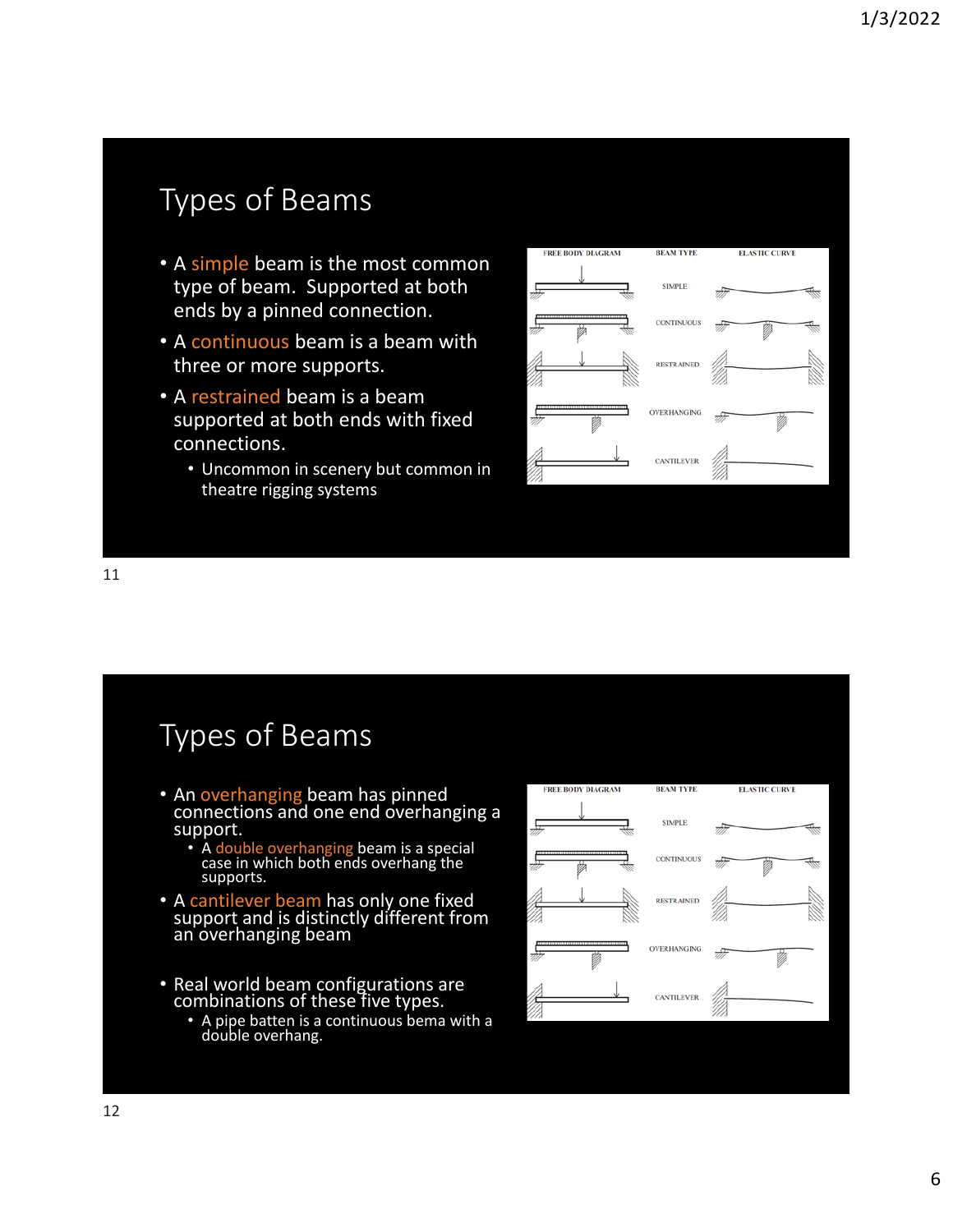# Beam terminology

- We use a few phrases to define beams:
- Joists are small beams which are used in repetitive systems such as floors.
- Rafters are a special type of joist used in sloping roofs within a repetitive system.
- Girders are large beams which support smaller beams such as joists.

### Check point

- What are three types of beam failure?
- What is the difference between a pinned and fixed connection
- What are the five types of beams?
- Define Joist, Rafter, and Girder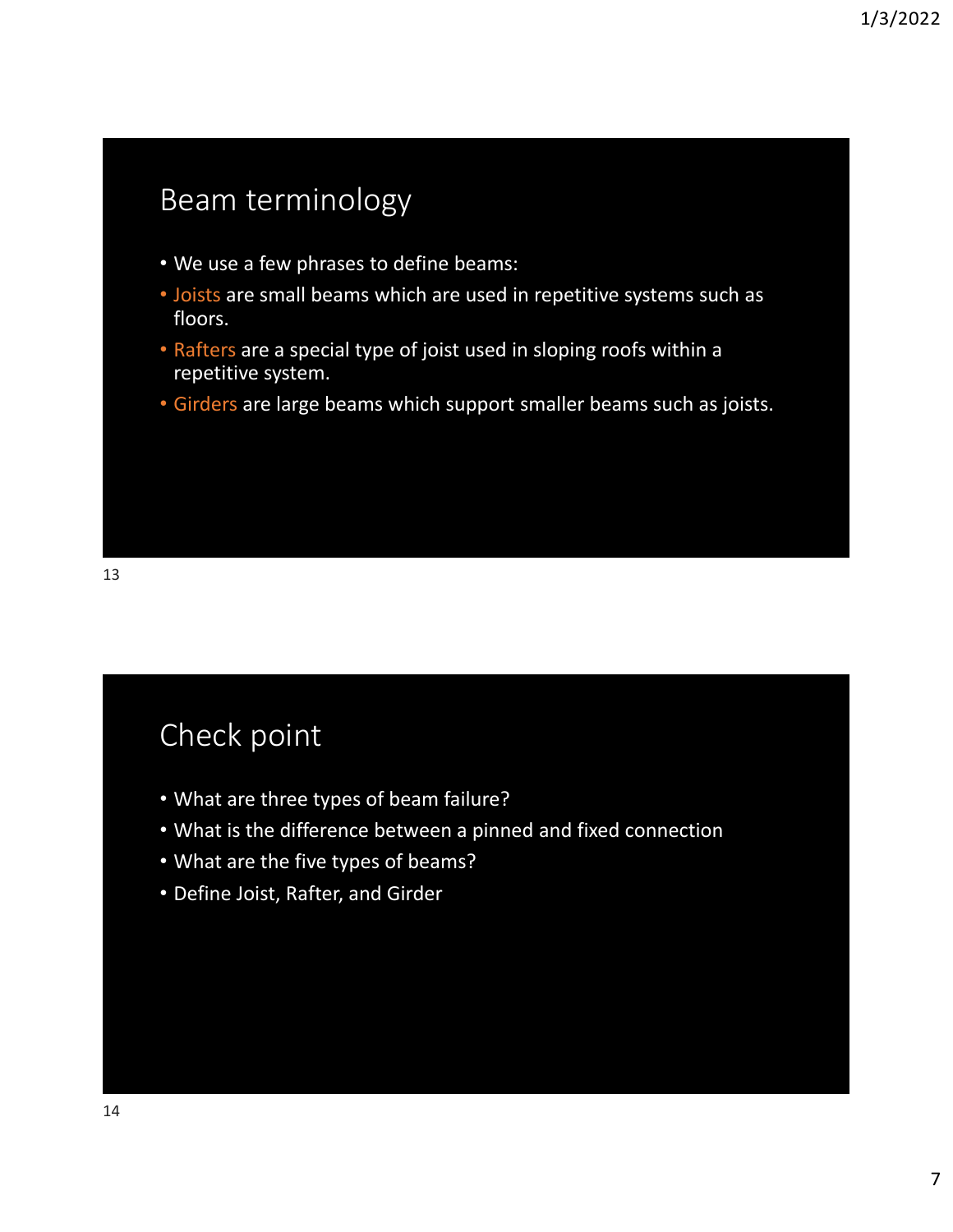# Analyzing the load

- There are two types of loads on beams.
- Dead loads are permanent loads such as the weight of the flooring material
- Live loads are temporary loads such as the weight of furniture or an actor walking across the deck.
- Some loads can last a long time and still be considered a live load
	- Furniture
	- Snow on a roof of a house
- Beams may be subject to either or both types of loads.

### Analyzing the load

- Point Loads are loads that are specific and concentrated into a small area.
- We represent point loads by drawing an arrow indicated the load and direction
- We label the arrow with a upper case P and magnitude of the load.

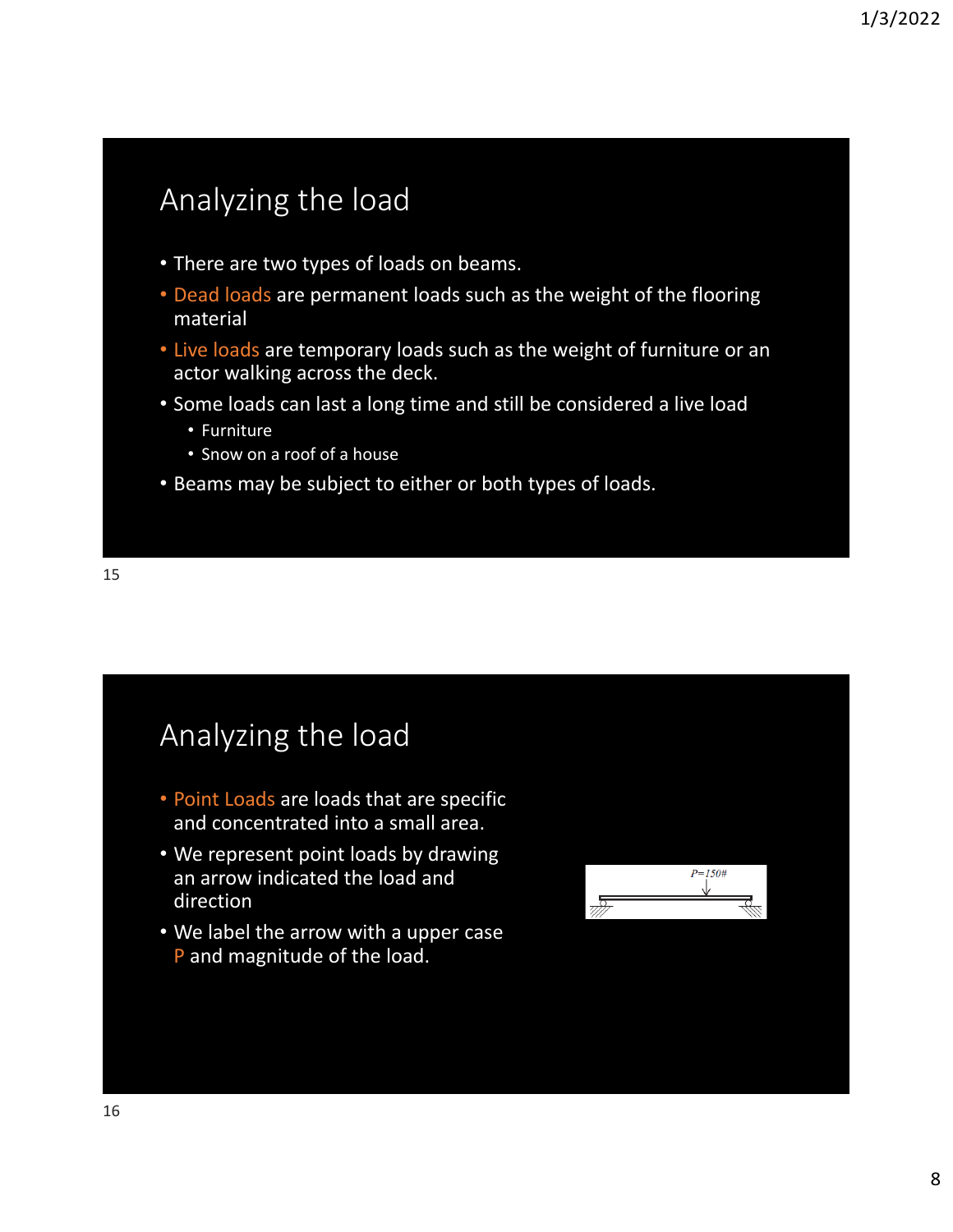# Analyzing the load

- Distributed Loads are loads that are general and spread evenly over the entire area.
- We represent this as a hatched rectangle
- We label distributed loads in two ways:
	- Lowercase w and the weight Per Linear Foot (PLF)
	- Uppercase W and the total weight



# Analyzing the load

- When there is more than one distributed load across the platform they are combined.
- When there is a partially distributed load they are stacked and drawn wih weight

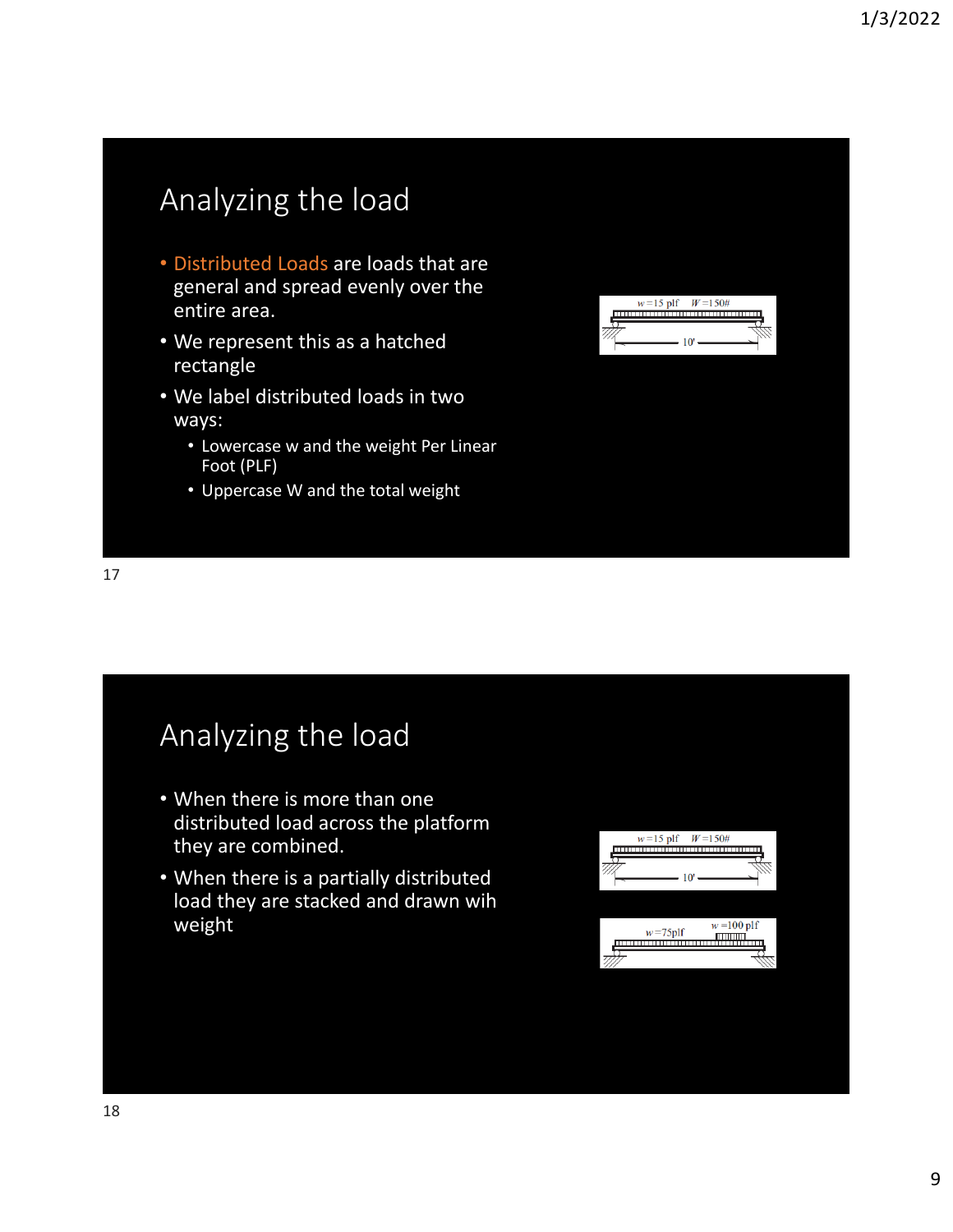# Identifying Live/Dead loads

- After identifying the types of loads and the magnitudes of each load we must assign the loads to beams.
- This seams simple, but requires attention.
- A distributed load evenly covers the beam.
- A point load between two beams are assumed to share the load equally. What happens if the point is one foot away from the beam and three feet from the next? (the closer beam supports 75% of the weight)

### Identifying Live/Dead loads

- We use the concept of the tributary area to determine what is supported by a beam.
- Beam B carries anything in the area of its tributary area.
- This is helpful for dead/live loads that are expressed in PSF. We can calculate the square footage and convert this to PLF

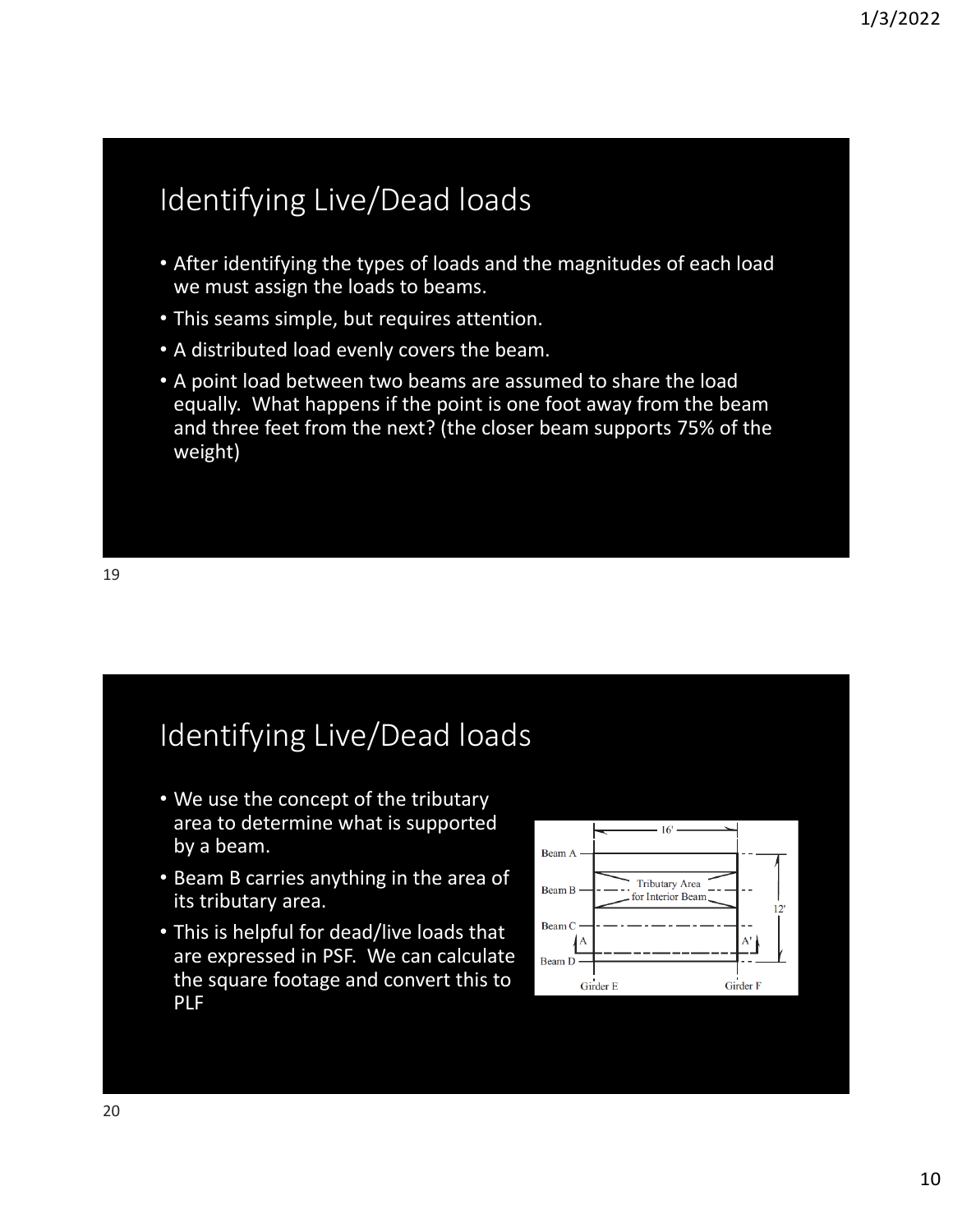# Checkpoint

- What are distributed loads?
- What are point loads?
- What is dead weight?
- What is live weight?

### Example 1a:

- A deck is constructed of 4'x4' stressed skin platforms with 24' of 5/4 x 2" framing and 5/8" plywood skins and covered by  $\frac{1}{2}$ " MDF. Beams are on 4'‐0" centers and span 16'‐0"
- Determine the loading on Beams A, B, C, D

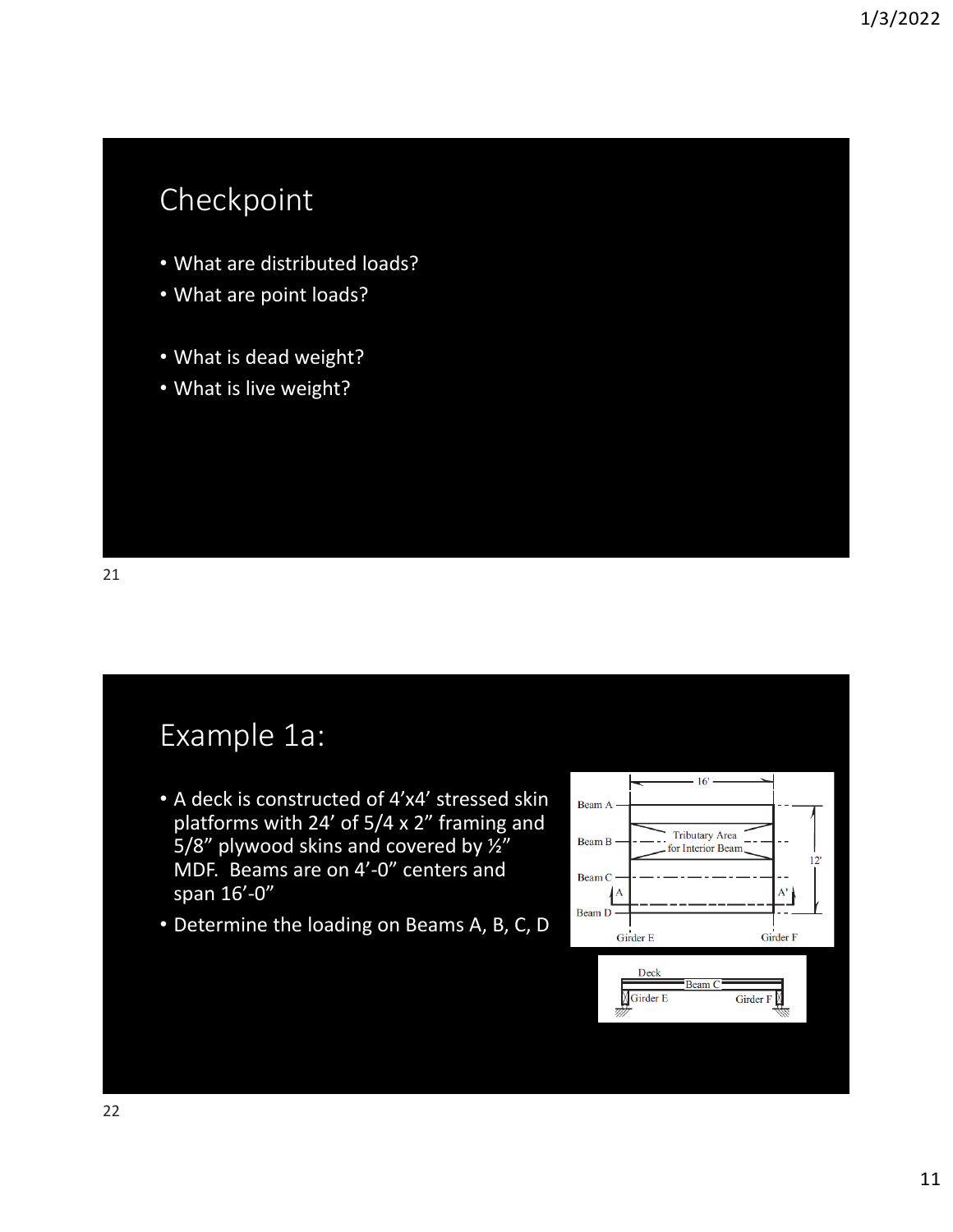# Example 1a:

- We start this by figuring out the weight per square foot:
	- $5/8''$  ply = 3.0 psf/in;  $5/4$  lumber = 35 lb/ft<sup>3</sup>; MDF = 2.16 psf
- Calculate the plywood weight:
- $(3.0 \frac{psf}{in})(0.625'')(32 ft^2) = 60$ #
	- .625" = 5/8" decimal
	- 32 ft<sup>2</sup> = front and back of stress skin platform



Example 1a:

• Calculate weight of framing: (Weight for wood is usually in by the cubic foot. Calculate how many cubic inches are in the material

 $1.25''(2'')(24')(12 \frac{in}{ft}) = 720 \frac{in^3}{t^3}$ 

- Convert to cubic feet  $720 in^3$  $\frac{720 \text{ m}}{1728 \text{ in}^3}$  = 0.4167 ft<sup>3</sup>
- Calculate weight of frame:  $0.4167 ft^3(35 lb/ft^3) = 14.58#$

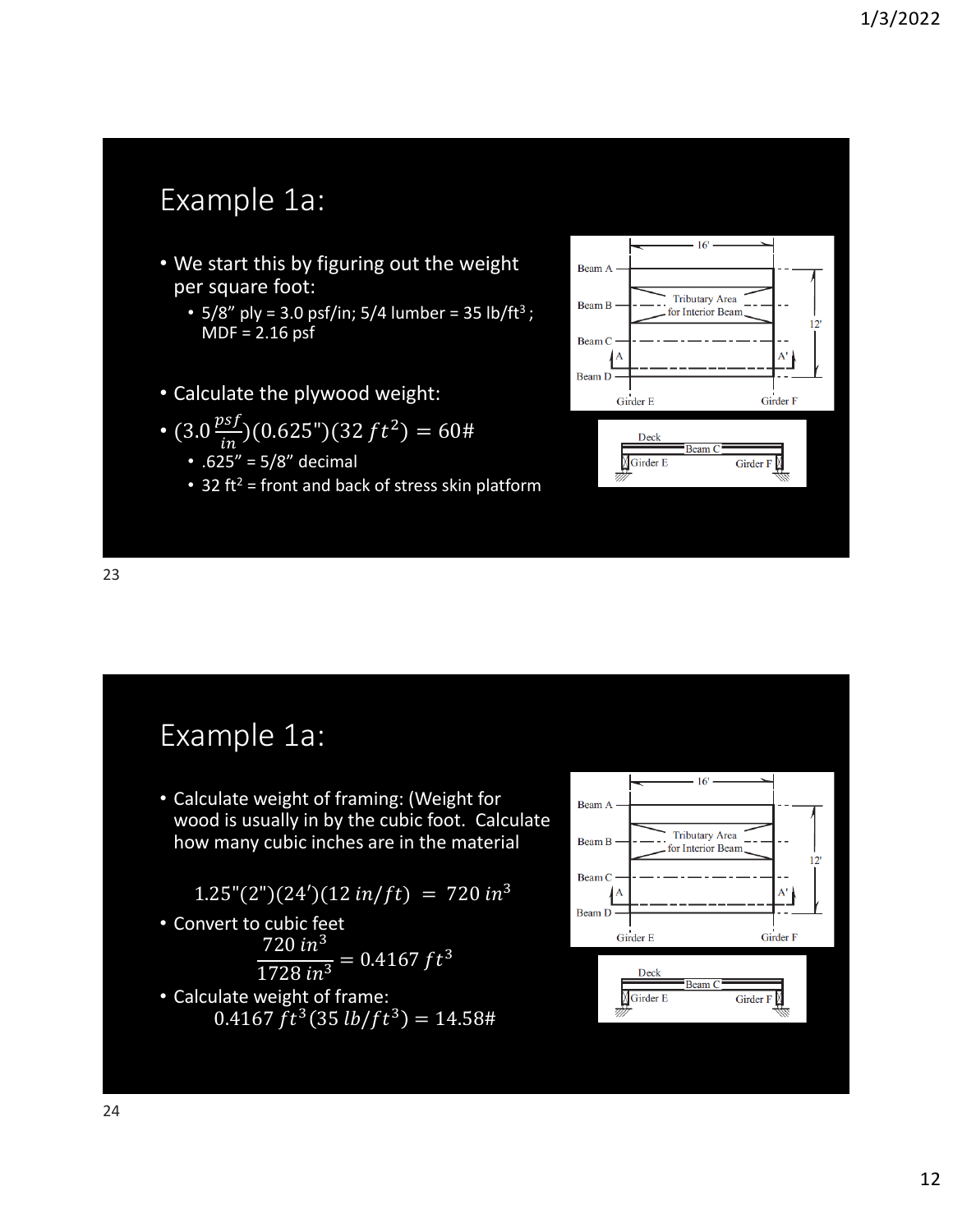# Example 1a:

• Calculate how much a triscut weighs:  $Deadload =$  $W_{ply} + W_{5/4x2}$  $16$ sq $ft$ 

$$
\frac{60# + 14.58#}{16 \text{ sqft}} = 4.66 \text{ psf}
$$

Add the weight of the ½" MDF to the calculation to achieve a total weight of 6.82psf. To make the math easier, we can round UP to 7psf (*Why not down?)*



25

### Example 1a:

- Now calculate for the tributary area for each beam.
- Beams A + D have the same area
- Beams B + C have the same area
- Calculate AD (7PSF  $x$  2') = 14 plf
- Calculate BC (7psf  $x$  4') = 28 plf
- Create the diagrams

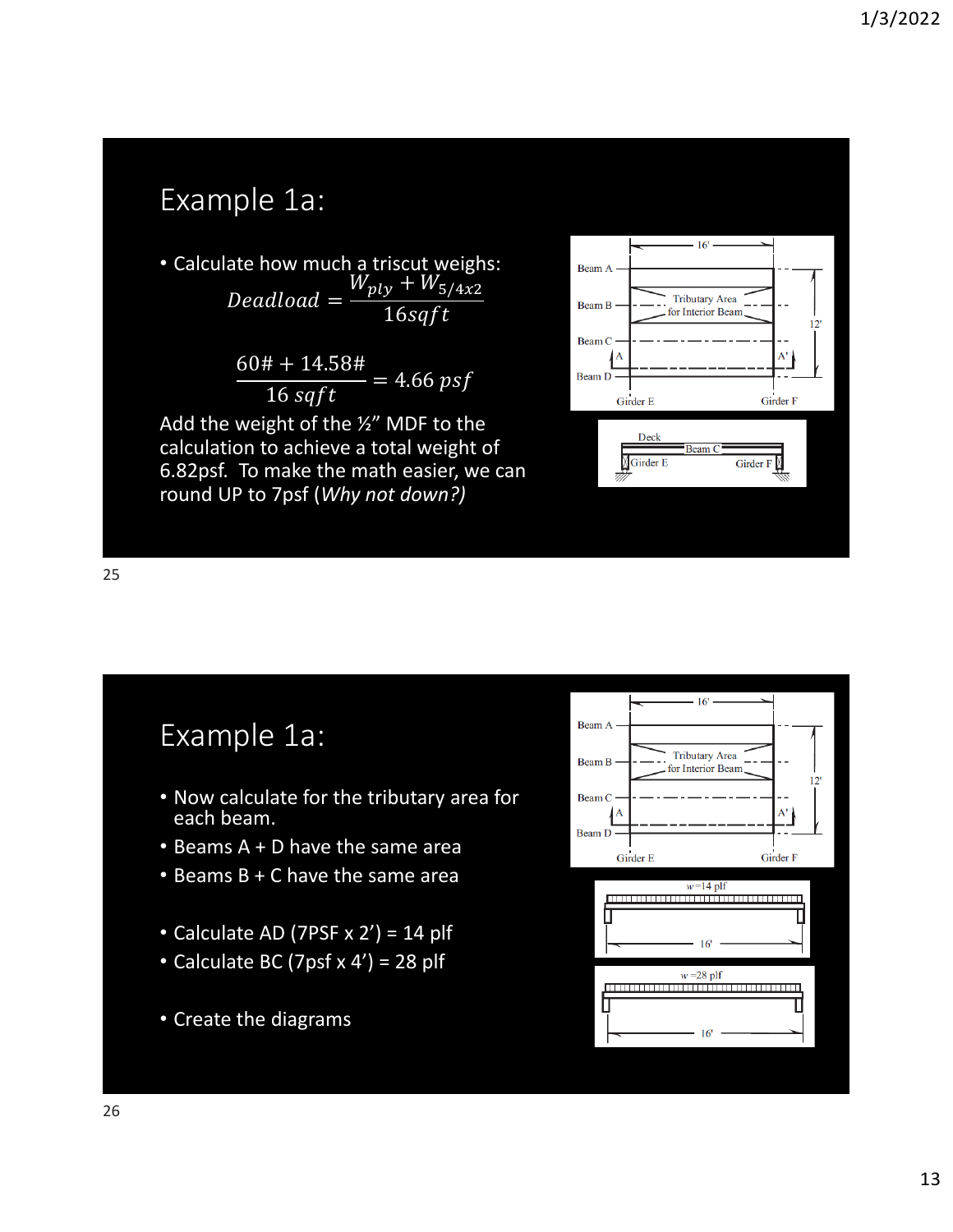# Example 1b:

• What is the loading on girders E and F



- Each girder will support ½ the weight of each beam.
- These loads will be point loads.
- Point load for beams A and D =  $\frac{14\,plf\,(16')}{2} = 112$ #
- Point load for beams B and  $C = \frac{28 \, plf \, (16')}{2} = 224 \#$

27

### Example 1c:

- The same stage now contains a wall and two booms on the deck as shown. The wall is 10'-0" long and weighs 25 plf and is centered between beams B and C.
- The booms are 2'-0" from each edge center on Beam C and weigh 150# each.
- How does this affect loading of beams and girders?

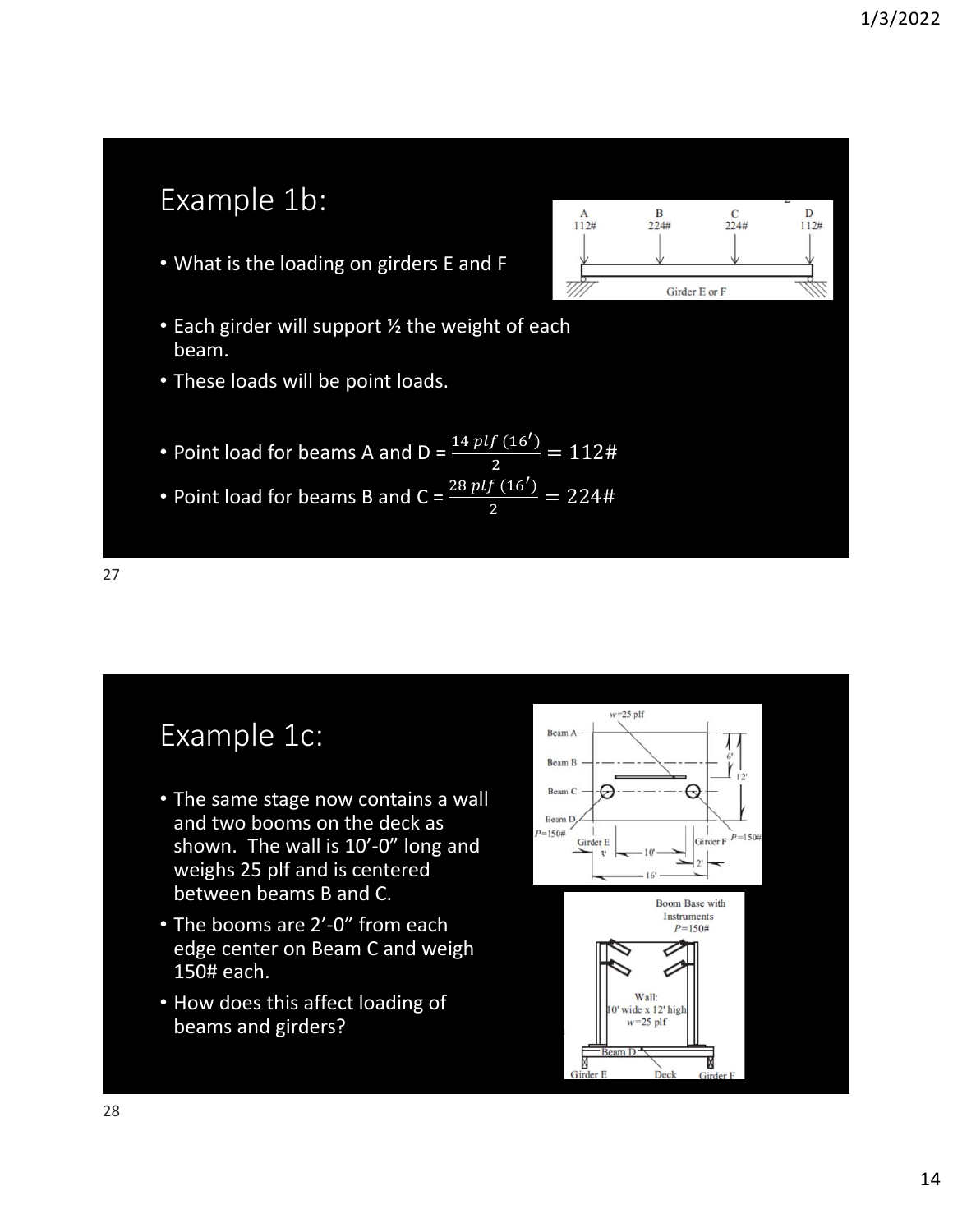![](_page_14_Figure_1.jpeg)

29

#### Example 1c:

- Point load for beams A and D =  $\frac{14\,plf\,(16')}{2} = 112$ #
- Point load for beams  $B = \frac{28 \, plf(16') + 12.5 \, plf(10')}{h}$ ଶ  $= 286.5#$
- Point load for beams C =  $\frac{28 \ plf (16') + 12.5 \ plf (10') + 150\# + 150\#}{2} = 436.5\#$
- Note:
	- Sign (+/‐) represents the sense of the force
	- Why do we multiply PLF by 10' or 16'
	- Why do we divide everything by 2?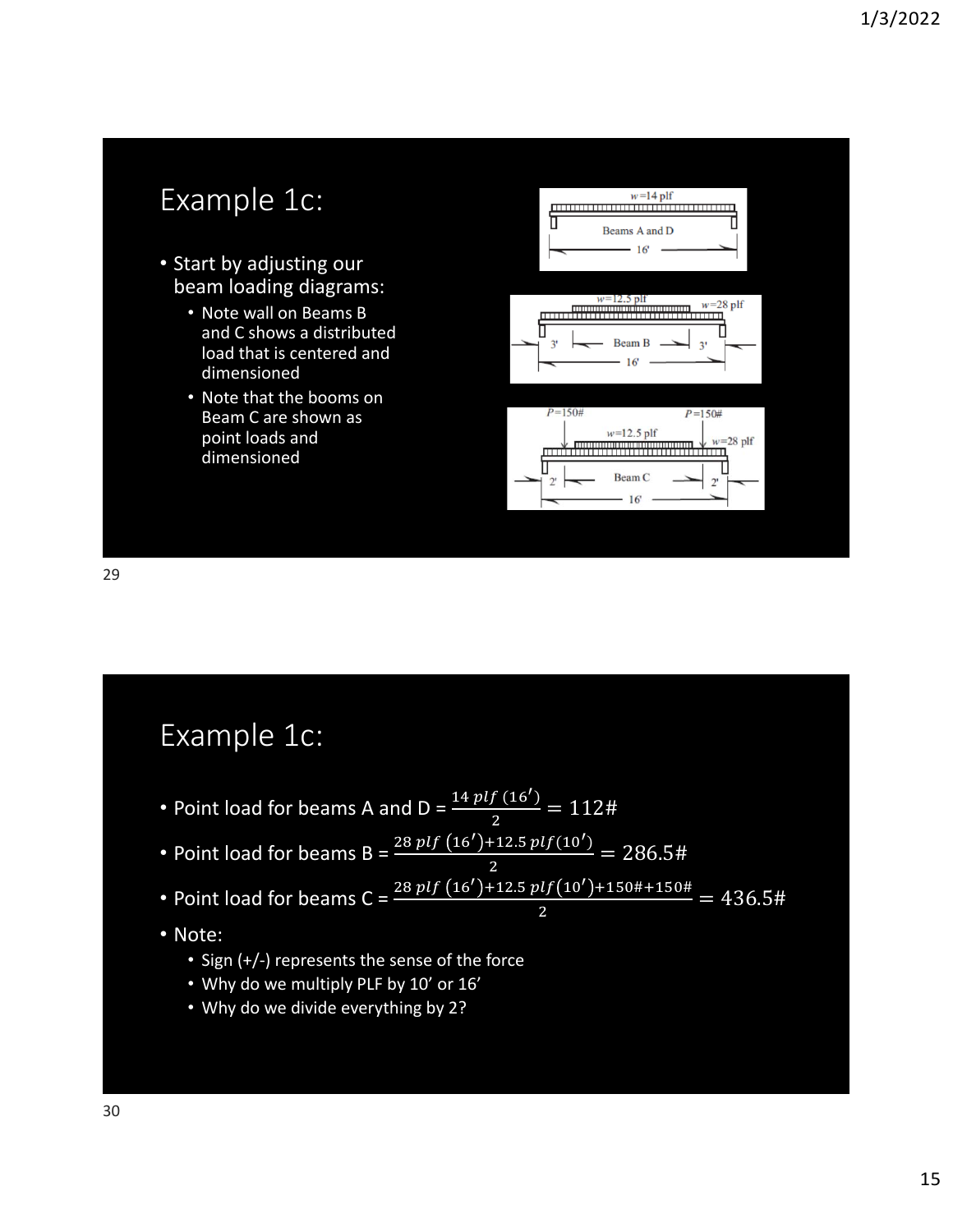# Example 1c:

- New solution for Girder E & F:
- Note:
	- What does the circle represent under the beam?
	- What do the arrows represent on A, B, C, D?

![](_page_15_Figure_6.jpeg)

31

### Live Loads

- In the above example, only dead loads were considered, with no accounting for actors on the deck.
- Analyzing a person walking on the floor would be tedious if we had to analyze for every possible scenario where someone could stand.
- To deal with this problem, structural engineers designate a uniformly distributed live load rating.
- Typical home design uses 40 psf over the entire floor.
- While low, it would be unusual for the load over every square foot to exceed 40 psf. (a person might take up 6 square feet for example)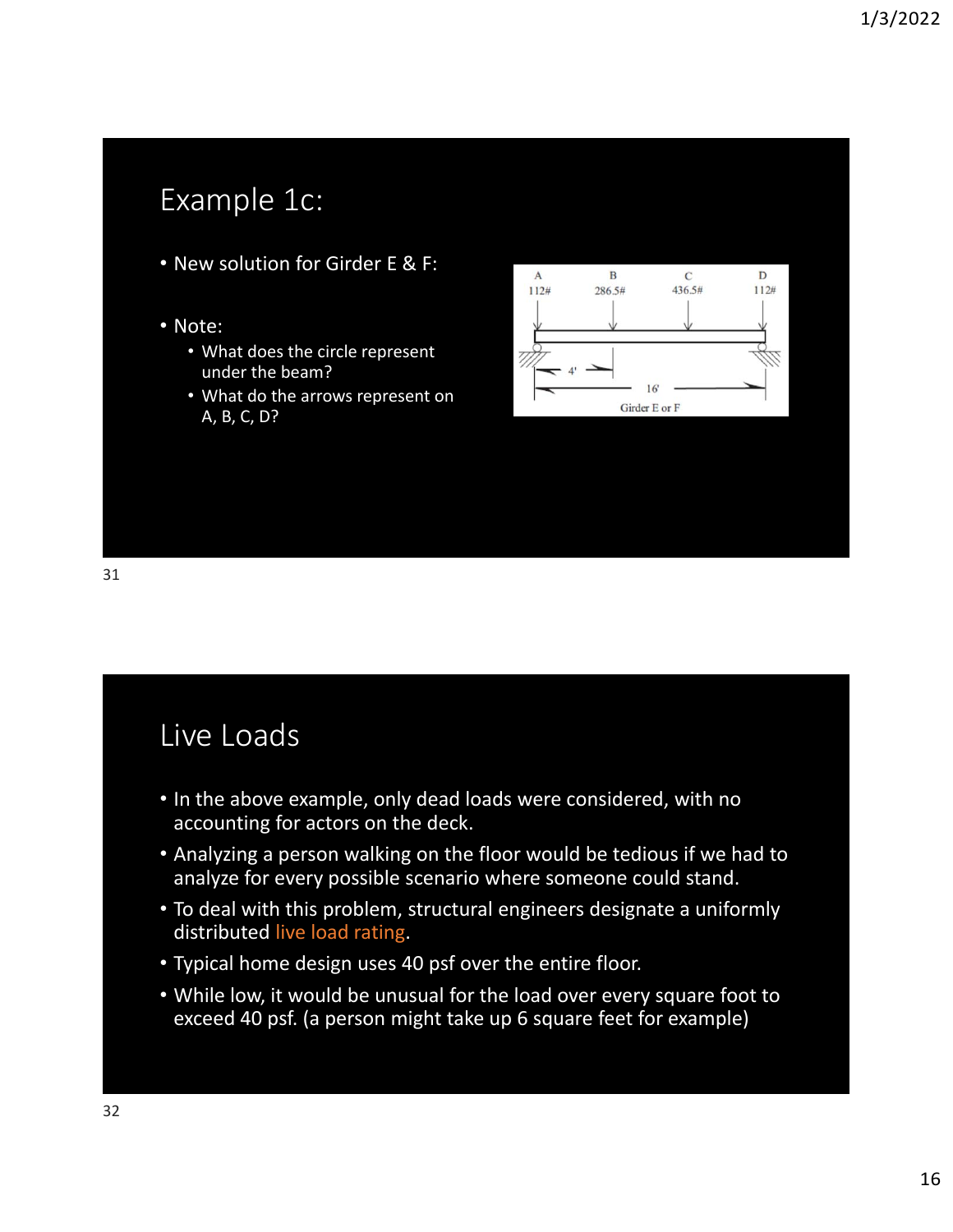# Live Loads

- A 12'x15' room for example would have a load capacity of 7,200 lbs.
- If an average person weighs 175 pounds, it would take 42 people to exceed the total live load of capacity.
- It is common practice to assign a live load based on the intend use of the structure.
	- Bleachers and grandstands use 100 psf
	- Stage floors use 150 psf
	- Table in appendix G shows multiple values

# Live Loads

- A 12'x15' room for example would have a load capacity of 7,200 lbs.
- If an average person weighs 175 pounds, it would take 42 people to exceed the total live load of capacity.
- It is common practice to assign a live load based on the intend use of the structure.
	- Bleachers and grandstands use 100 psf
	- Stage floors use 150 psf
	- Table in appendix G shows multiple values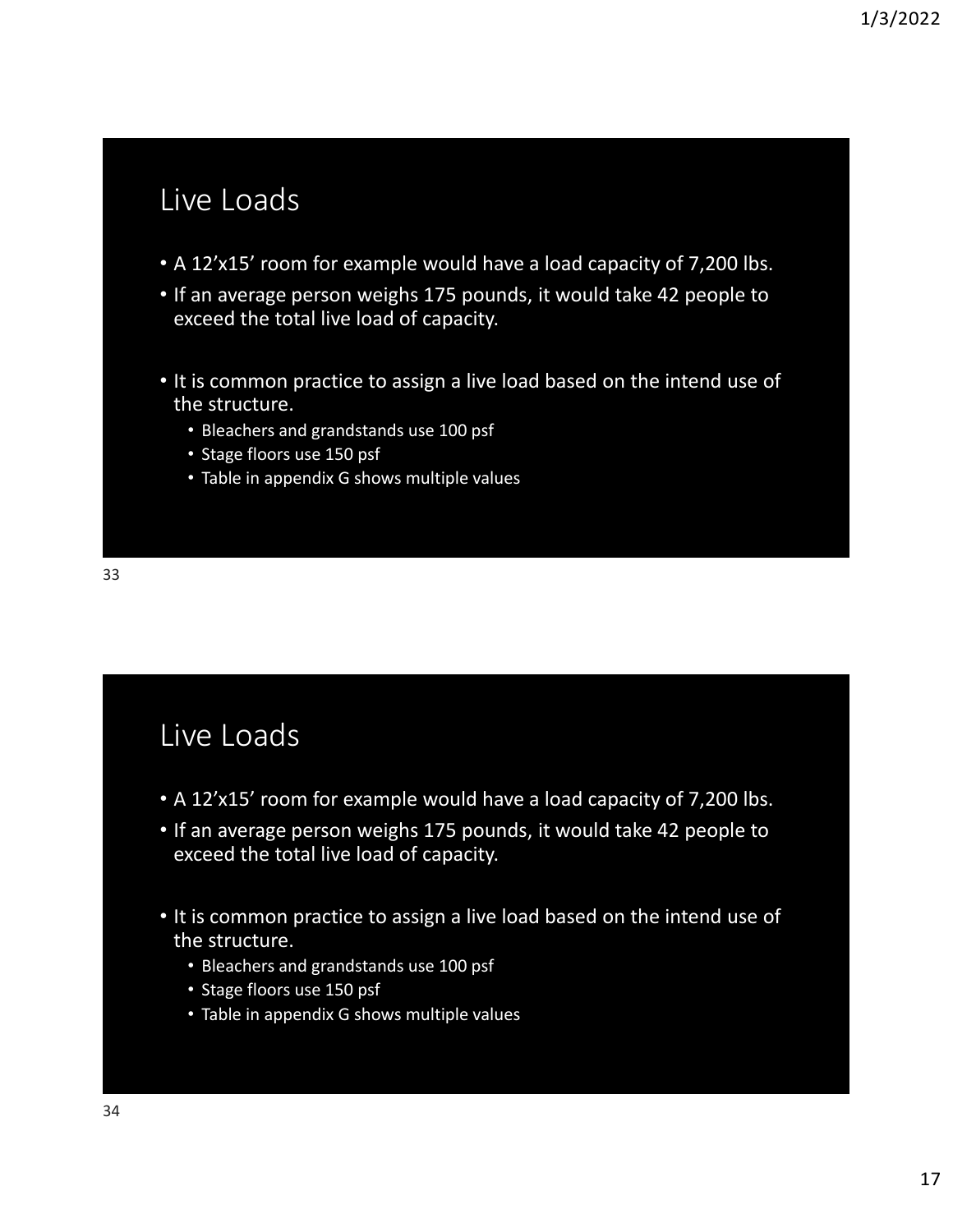# Live Loads

- We will commonly use 50psf as a standard for theatre decks.
- This is 10# more than normal house floors.
- To simplify calculations, we assume the 50psf includes the weight of the beam and decking.
- Always remember that if the load is unusual, the live load should be changed to reflect it.
	- E.g. a cast of 30 will be standing on the downstage edge of a set at curtain call.

#### Example 1d:

- Assuming a 50 psf live load rating is applied to the deck from 1a, wht is the loading?
- Beams A and D =  $(50 \text{ ps})(2') = 100 \text{ p}$
- Beams B and C =  $(50 \text{ psf})(4') = 200 \text{ p}$
- Total Load  $_{A \text{ and } D}$  = Dead load + Live Load = 14 plf + 100 plf = 114 plf
- Total Load <sub>B and C</sub> = Dead loa**Entertainment Rigging: A Practical Guide**
- $\cdot$  d + Live load = 28 plf + 200 plf = 228 plf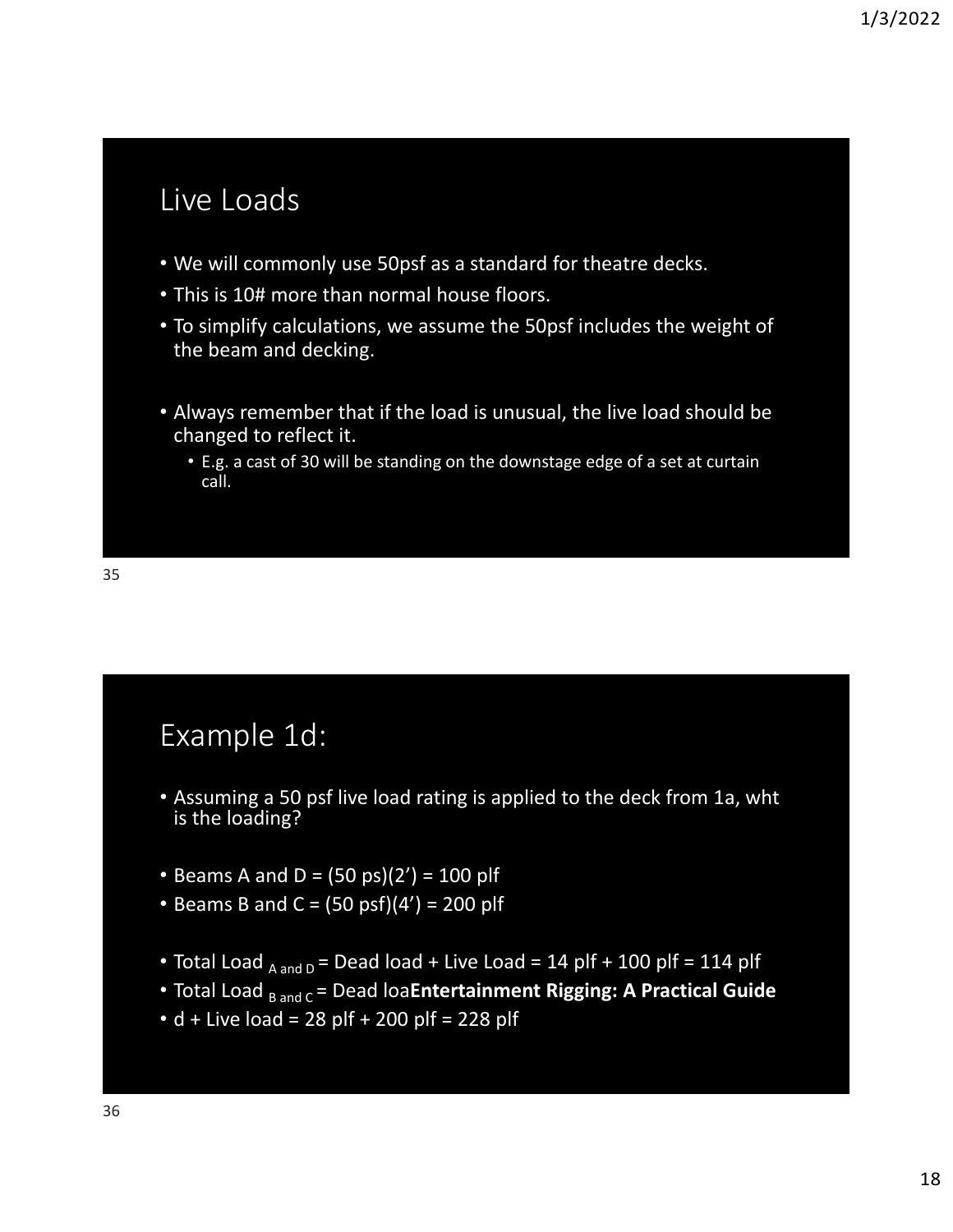![](_page_18_Figure_1.jpeg)

![](_page_18_Figure_2.jpeg)